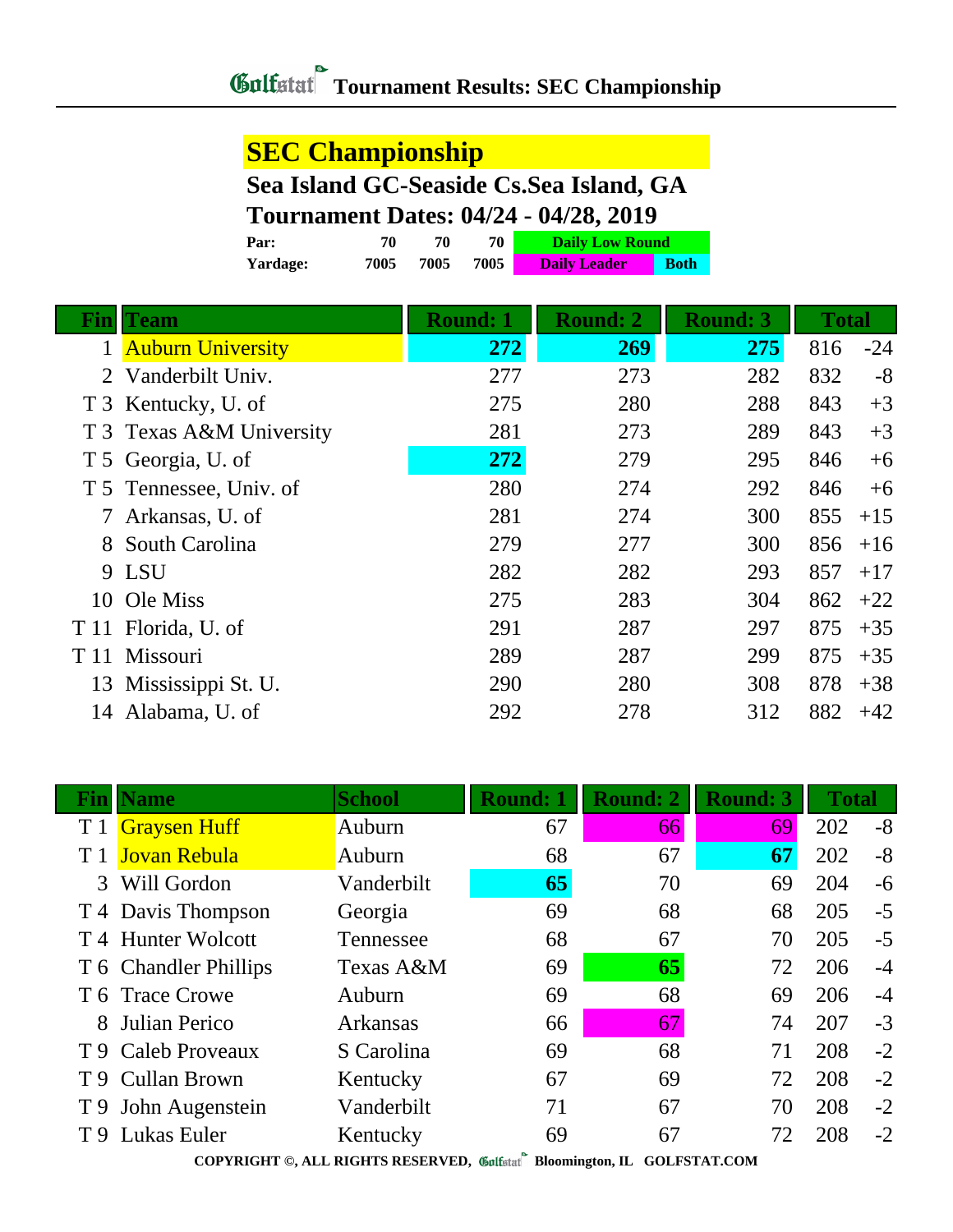| Fin  | <b>Name</b>               | <b>School</b> | <b>Round: 1</b> | <b>Round: 2</b> | <b>Round: 3</b> | <b>Total</b> |            |
|------|---------------------------|---------------|-----------------|-----------------|-----------------|--------------|------------|
|      | T 9 Maximillian Mehles    | Kentucky      | 67              | 69              | 72              | 208          | $-2$       |
| 14   | Jacob Solomon             | Auburn        | 71              | 68              | 70              | 209          | $-1$       |
| 15   | <b>Trevor Phillips</b>    | Georgia       | 71              | 68              | 71              | 210          | E          |
| T 16 | <b>Jack Gnam</b>          | Ole Miss      | 67              | 70              | 74              | 211          | $+1$       |
| T 16 | John Axelsen              | Florida       | 70              | 65              | 76              | 211          | $+1$       |
|      | T 16 Luis Gagne           | <b>LSU</b>    | 68              | 72              | 71              | 211          | $+1$       |
|      | T 16 Patrick Martin       | Vanderbilt    | 69              | 73              | 69              | 211          | $+1$       |
| 20   | Sam Bennett               | Texas A&M     | 70              | 69              | 73              | 212          | $+2$       |
| T 21 | <b>Brayden Garrison</b>   | Tennessee     | 71              | 70              | 72              | 213          | $+3$       |
| T 21 | <b>Rhys Nevin-Wharton</b> | Tennessee     | 71              | 69              | 73              | 213          | $+3$       |
| T 21 | <b>Ricky Sanders</b>      | Missouri      | 72              | 71              | 70              | 213          | $+3$       |
| T 24 | <b>Brandon Mancheno</b>   | Auburn        | 68              | 70              | 76              | 214          | $+4$       |
|      | T 24 Dan Erickson         | Texas A&M     | 71              | 69              | 74              | 214          | $+4$       |
|      | T 26 Harrison Ott         | Vanderbilt    | 76              | 65              | 74              | 215          | $+5$       |
| T 26 | Jamie Stewart             | Missouri      | 68              | 70              | 77              | 215          | $+5$       |
|      | T 26 Mason Overstreet     | Arkansas      | 69              | 70              | 76              | 215          | $+5$       |
|      | T 26 Nathan Jeansonne     | <b>LSU</b>    | 71              | 69              | 75              | 215          | $+5$       |
|      | T 26 Ryan Stachler        | S Carolina    | 70              | 69              | 76              | 215          | $+5$       |
|      | T 26 Spencer Ralston      | Georgia       | 67              | 70              | 78              | 215          | $+5$       |
|      | T 26 Trey Winstead        | <b>LSU</b>    | 69              | 75              | 71              | 215          | $+5$       |
|      | T 26 Will Miles           | S Carolina    | 69              | 69              | 77              | 215          | $+5$       |
| 34   | Jackson Suber             | Ole Miss      | 70              | 65              | 81              | 216          | $+6$       |
|      | T 35 Luis Garza           | Arkansas      | 73              | 68              | 76              | 217          | $+7$       |
|      | T 35 Matt Echelmeier      | Missouri      | 74              | 73              | 70              | 217          | $+7$       |
|      | T 35 Nolan Ray            | Tennessee     | 70              | 70              | 77              | 217          | $+7$       |
|      | T 35 Walker Lee           | Texas A&M     | 71              | 70              | 76              | 217          | $+7$       |
|      | T 39 Brandon Smith        | Texas A&M     | 75              | 73              | 70              | 218          | $+8$       |
|      | T 39 Cecil Wegener        | Ole Miss      | 70              | 75              | 73              | 218          | $+8$       |
|      | T 41 Austin Rose          | Miss. St.     | 72              | 70              | 77              | 219          | $+9$       |
|      | T 41 Chris Nido           | Florida       | 74              | 71              | 74              | 219          | $+9$       |
| T 41 | <b>Garrett Johnson</b>    | Miss. St.     | 72              | 68              | 79              | 219          | $+9$       |
| T 41 | <b>Philip Barbaree</b>    | LSU           | 74              | 69              | 76              | 219          | $+9$       |
|      | T 41 Wilson Furr          | Alabama       | 69              | 72              | 78              | 219          | $+9$       |
|      | T 46 Beau Briggs          | Ole Miss      | 68              | 74              | 78              | 220          | $+10$      |
|      | T 46 Frankie Capan        | Alabama       | 77              | 67              | 76              |              | $220 + 10$ |

# **Gulfatat** Tournament Results: SEC Championship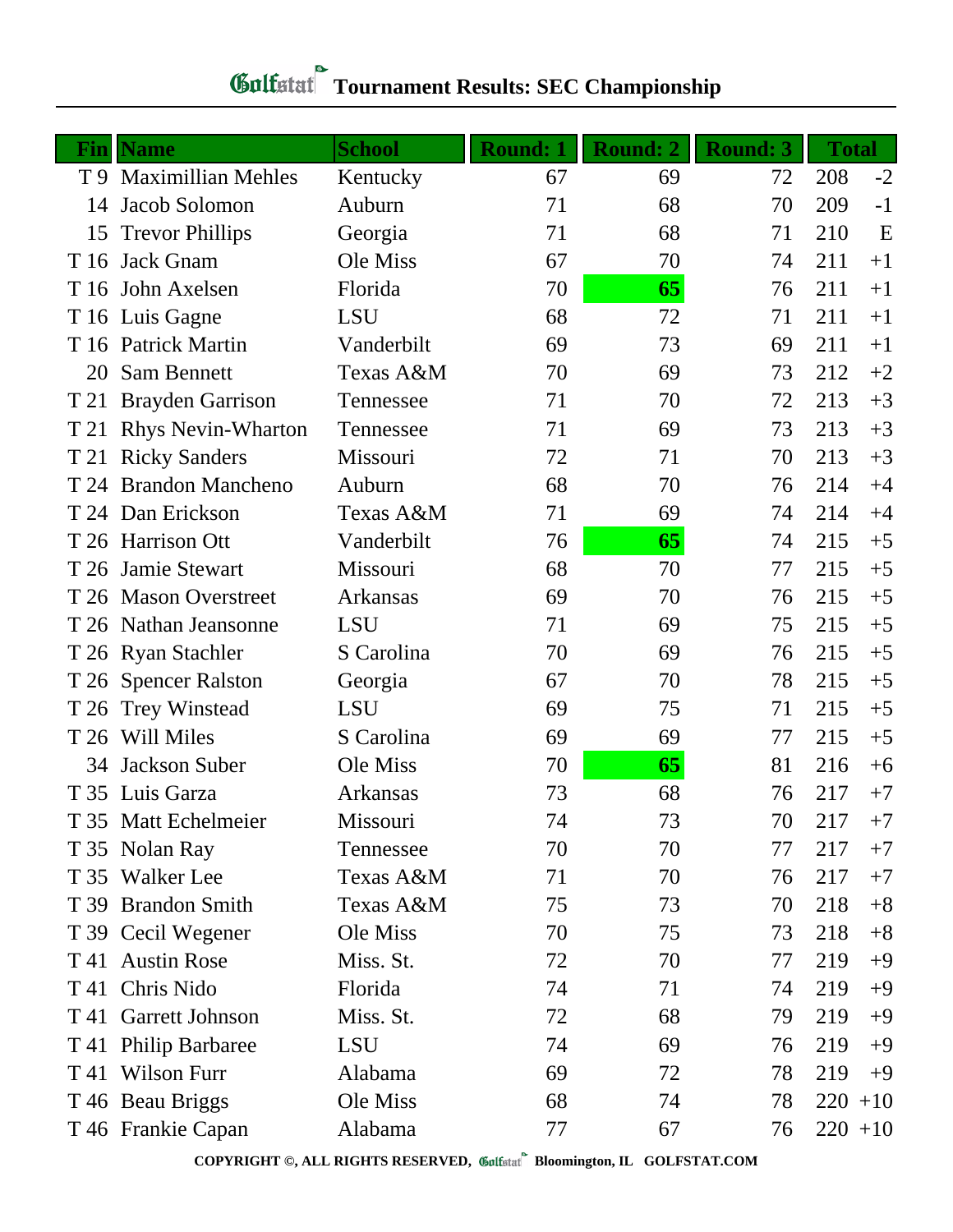|                        |                                                                                                                            |                                                        |                                         |                                   | <b>Total</b>                      |
|------------------------|----------------------------------------------------------------------------------------------------------------------------|--------------------------------------------------------|-----------------------------------------|-----------------------------------|-----------------------------------|
|                        |                                                                                                                            |                                                        |                                         |                                   | $220 + 10$                        |
|                        |                                                                                                                            |                                                        |                                         |                                   | $220 + 10$                        |
|                        |                                                                                                                            |                                                        |                                         |                                   | $221 + 11$                        |
| William Buhl<br>T 50   | Arkansas                                                                                                                   |                                                        | 69                                      | 77                                | $221 + 11$                        |
| T 52 Gordon Neale      | Florida                                                                                                                    | 72                                                     | 76                                      | 74                                | $222 + 12$                        |
| T 52 Scott Stevens     | S Carolina                                                                                                                 | 72                                                     | 74                                      | 76                                | $222 + 12$                        |
|                        | Tennessee                                                                                                                  | 76                                                     | 68                                      | 78                                | $222 + 12$                        |
|                        | Arkansas                                                                                                                   | 73                                                     | 75                                      | 74                                | $222 + 12$                        |
| T 56 Fred Allen Meyer  | Kentucky                                                                                                                   | 72                                                     | 75                                      | 76                                | $223 + 13$                        |
| T 56 Matt Liston       | Kentucky                                                                                                                   | 73                                                     | 78                                      | 72                                | $223 + 13$                        |
| T 56 Trent Phillips    | Georgia                                                                                                                    | 65                                                     | 73                                      | 85                                | $223 + 13$                        |
| T 59 Ford Clegg        | Miss. St.                                                                                                                  | 73                                                     | 70                                      | 81                                | $224 + 14$                        |
| Josh Sedeno            | Alabama                                                                                                                    | 76                                                     | 69                                      | 79                                | $224 + 14$                        |
| <b>Prescott Butler</b> | Alabama                                                                                                                    | 71                                                     | 74                                      | 79                                | $224 + 14$                        |
| Josh Seiple            | Ole Miss                                                                                                                   | 72                                                     | 74                                      | 79                                | $225 + 15$                        |
| <b>Blake Dyer</b>      | Florida                                                                                                                    | 75                                                     | 77                                      | 75                                | $227 + 17$                        |
| Will Kahlstorf         | Georgia                                                                                                                    | 74                                                     | 75                                      | 78                                | $227 + 17$                        |
| Ross Bell              | Miss. St.                                                                                                                  | 76                                                     | 75                                      | 77                                | $228 + 18$                        |
| <b>Rory Franssen</b>   | Missouri                                                                                                                   | 75                                                     | 73                                      | 82                                | $230 + 20$                        |
| Luigi Botta            | Missouri                                                                                                                   | 75                                                     | 73                                      | 83                                | $231 + 21$                        |
| <b>Jake DeZoort</b>    | Alabama                                                                                                                    | 76                                                     | 70                                      | 86                                | $232 + 22$                        |
| <b>Garrett Barber</b>  | <b>LSU</b>                                                                                                                 | 80                                                     | 72                                      | 83                                | $235 + 25$                        |
| Aden Ye                | Florida                                                                                                                    | 78                                                     |                                         | $\overline{\phantom{a}}$          |                                   |
| <b>DNF</b> Eugene Hong | Florida                                                                                                                    |                                                        | 75                                      | 74                                |                                   |
|                        | <b>Name</b><br>T 46 Jamie Wilson<br>T 46 Peng Pichaikool<br>T 50 Reid Davenport<br>T 52 Tyler Johnson<br>T 52 Tyson Reeder | <b>School</b><br>S Carolina<br>Miss. St.<br>Vanderbilt | <b>Round: 1</b><br>71<br>73<br>72<br>75 | <b>Round: 2</b><br>71<br>72<br>71 | <b>Round: 3</b><br>78<br>75<br>78 |

## **Tournament Results: SEC Championship**

Round: 1 Round: 2 Round: 3 Total

| <b>TEAM STATISTICS:</b>  |              |                      |                       |
|--------------------------|--------------|----------------------|-----------------------|
| Average Score:           | 281.14       | 278.29 295.29 284.90 |                       |
| <b>Rounds Below Par:</b> | <sub>6</sub> |                      | 15                    |
| Rounds Even Par:         |              |                      | 3                     |
| Rounds Above Par:        |              |                      | $\gamma_{\varLambda}$ |

### **PLAYER STATISTICS:**

Average Score: 71.23 70.47 74.97 72.22

**COPYRIGHT ©, ALL RIGHTS RESERVED, Bloomington, IL GOLFSTAT.COM**